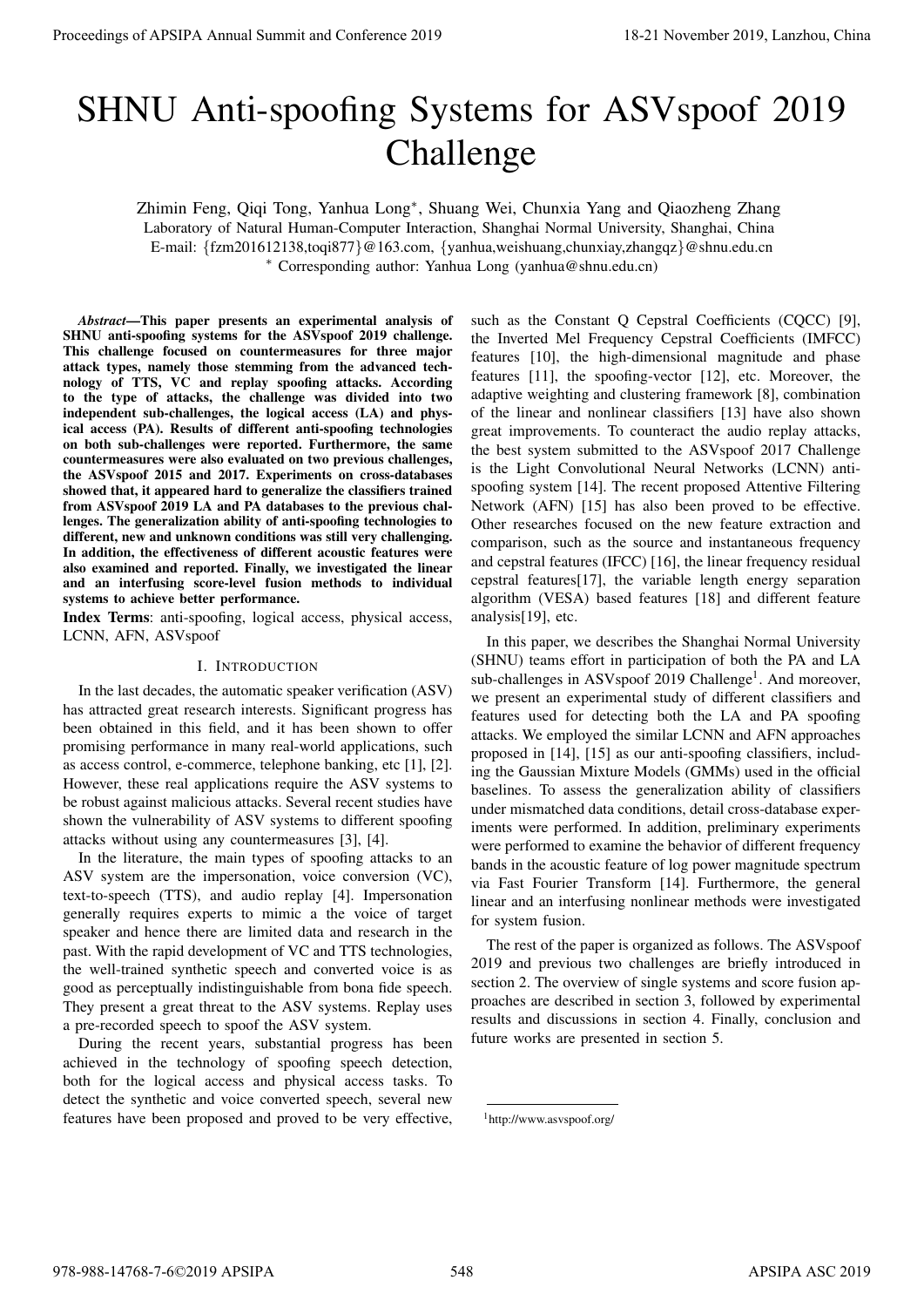## II. TASK DESCRIPTION AND BASELINES

Before the ASVspoof 2019 Challenge, two previous challenges have been held. The ASVspoof 2015 Challenge [5] was designed to find countermeasure solutions to classify the bona fide (genuine) speech and spoofed speech produced using either TTS or VC technologies. The ASVspoof 2017 Challenge [6] was designed to focus on the audio replay attack detection. And the ASVspoof 2019 Challenge [7] extended the previous challenges. It was the first challenge to focus on countermeasures for all the VC, TTS and replay attacks. It was divided into two sub-challenges. The logical access (LA) sub-challenge was designed to focus on countermeasures for the attacks stemming from up-to-date TTS and VC systems. This sub-challenge aimed to determine whether the advances in TTS and VC technology post a greater threat to ASV and the reliability of spoofing countermeasures. While the physical access (PA) sub-challenge focused on the replay spoofing countermeasures. Compared with the replay spoofing created from uncontrolled setup in ASVspoof 2017, the replay attacks in ASVspoof 2019 was simulated using a range of real replay devices and carefully controlled acoustic conditions. This subchallenge aimed to provide a better assessment of replay spoofing countermeasures, and brought new insights into the replay spoofing problem. Proceedings of APSIPA Annual Summit and Conference 2019<br>
IF. The Proceedings of ASA Tensor And Tensor Annual Summit and Conference 2019. The European Summit and Conference 2019, Langlace 2019, Langlace 2019, Langlace 2019

The LA sub-challenge: Compared with the 10 spoofing types in ASVspoof 2015[5], the spoofed utterances of LA sub-challenge in ASVspoof 2019 were the well-trained synthetic speech and converted voice produced with today's technology[7]. They were now perceptually indistinguishable from bona fide speech. The greatly improved naturalness and speaker similarity of these utterances pose substantial threats to the reliability of ASV. This sub-challenge contained training, development and evaluation partitions. The genuine speech was collected from 107 speakers (46 male, 61 female) and with no significant channel or background noise effects. Spoofed speech was generated from the genuine data using a number of different spoofing algorithms. There was no speaker overlap across the three subsets regarding target speakers used in voice conversion or TTS adaptation Each spoofed utterance of training data was generated according to one of 2 voice conversion and 4 speech synthesis algorithms. Spoofed speech of development data was generated according to one of the same spoofing algorithms used to generate the training dataset. The spoofing algorithms used to create the evaluation dataset were variants of the spoofing algorithms used to create the development dataset.

The PA sub-challenge: The speech of replay attacks in ASVspoof 2017 was created from the real re-presentation and re-recording of a base corpus [20] in a somewhat uncontrolled setup. This practice setup made results somewhat difficult to analyze. However, in order to improve the 2017 dataset, the 2019 edition was based upon simulated and carefully controlled acoustic and replay configurations. For the PA subchallenge, the training and development data was created according to a total of 27 different acoustic configurations. They

comprised an exhaustive combination of 3 room sizes, 3 levels of reverberation and 3 speaker-to-ASV microphone distances. There were 9 different replay configurations, comprising the 3 categories of attacker-to-speaker recording distances, and 3 categories of loudspeaker quality. The training, development and evaluation data partitions were generated according to the same set of randomly selected acoustic and replay configurations.

Performance measurements: As a comparison, we also performed experiments on ASVspoof 2015 and 2017 to see the model generalization to unseen conditions. For more details of these tasks, the readers are refer to [5], [6] and the evaluation plan of ASVspoof 2019 Challenge [7]. ASVspoof 2019 was the first time to use a new ASV-centric metric in the form of the tandem decision cost function (t-DCF) [7]. The equal error rate (EER) used in previous challenges was retained as a secondary performance measure. However, in order to support applications beyond ASV and performance comparison between cross ASV challenges, we only used EER to measure our system performances in this study.

TABLE I OFFICIAL RESULTS OF TWO BASELINE COUNTERMEASURES FOR BOTH LA AND PA SCENARIOS OF ASVSPOOF 2019, IN EER (%)

| $500$ $1000$ $1000$ $1000$ $1000$ $1000$ $1000$ |                        |       |                    |  |  |
|-------------------------------------------------|------------------------|-------|--------------------|--|--|
| Task                                            | <b>Baseline</b> system |       | Dev set   Eval set |  |  |
| LA.                                             | LFCC-GMM               | 2.71  | 8.09               |  |  |
|                                                 | COCC-GMM               | 0.43  | 9.57               |  |  |
| PA                                              | LECC-GMM               | 11.96 | 13.54              |  |  |
|                                                 | COCC-GMM               | 9.87  | 11.04              |  |  |

Baselines: Two official baseline systems were provided. They were based on GMM classifier with two different acoustic features, the linear frequency cesptral coefficients [10] (LFCC) and CQCC. Table I showed the performance of these baseline systems trained on the ASVspoof 2019 training set and tested on the development and evaluation sets, for both the logical and physical access conditions. From the EER, it is clear to see that, the LA task is easier than the PA task.

## III. SINGLE SYSTEMS AND FUSION METHODS

Two single systems were used in our experiments, one was the system based on the Light Convolutional Neural Networks (LCNN), which was the best system submitted to the ASVspoof 2017 Challenge. The other was the system based on the recently proposed Attentive Filtering Network (AFN). We re-implemented the LCNN and AFN according to the specification described in [14], [15] and the released github repositories<sup>2</sup>.

## *A. LCNN system*

As the proposed deep learning framework in [14], we used the same normalized log power magnitude spectrum (logspec) obtained via Fast Fourier Transform (FFT) as the LCNN input

<sup>2</sup>https://github.com/azraelkuan/asvspoof2017,

https://github.com/jefflai108/Attentive-Filtering-Network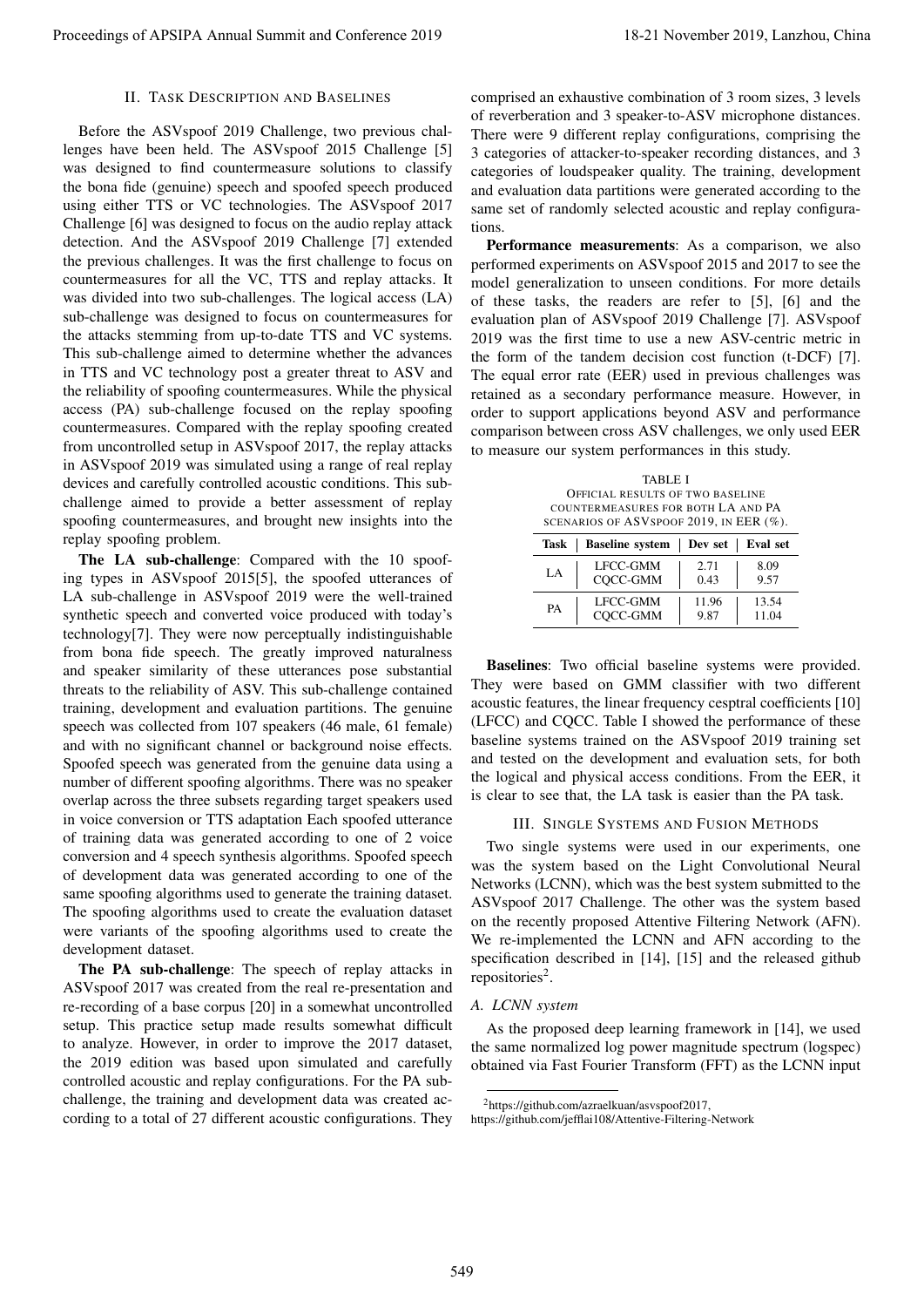TABLE II THE STRUCTURE OF THE LCNN-4 MODEL.

| THE STRUCTURE OF THE LAZININ-4 MODEL. |                           |                             |  |  |  |  |
|---------------------------------------|---------------------------|-----------------------------|--|--|--|--|
| <b>Type</b>                           | <b>Filter Size/Stride</b> | <b>Output Size</b>          |  |  |  |  |
| Conv1                                 | $5 \times 5/1, 2$         | $864 \times 400 \times 64$  |  |  |  |  |
| MFM1                                  |                           | $864 \times 400 \times 32$  |  |  |  |  |
| Pool1                                 | $2 \times 2/2$            | $432 \times 200 \times 32$  |  |  |  |  |
| Conv2                                 | $3 \times 3/1, 1$         | $432 \times 200 \times 96$  |  |  |  |  |
| MFM <sub>2</sub>                      |                           | $432 \times 200 \times 48$  |  |  |  |  |
| Pool $\overline{2}$                   | $2\times 2\sqrt{2}$       | $216 \times 100 \times 48$  |  |  |  |  |
| Conv3                                 | $3 \times 3/1, 1$         | $216 \times 100 \times 128$ |  |  |  |  |
| MFM3                                  |                           | $216 \times 100 \times 64$  |  |  |  |  |
| Pool $\overline{3}$                   | $2 \times 2/2$            | $108 \times 50 \times 64$   |  |  |  |  |
| Conv4                                 | $3 \times 3/1, 1$         | $108 \times 50 \times 64$   |  |  |  |  |
| MFM4                                  |                           | $108 \times 50 \times 32$   |  |  |  |  |
| Pool4                                 | $2 \times 2/2$            | $54 \times 25 \times 32$    |  |  |  |  |
| $\overline{FC1}$                      |                           | 512                         |  |  |  |  |
| MFM FC1                               |                           | 256                         |  |  |  |  |
|                                       |                           |                             |  |  |  |  |

## *B. AFN System*

#### *C. System Fusion Methods*

# IV. EXPERIMENTS

## *A. Experiments for the LA sub-challenge*

TABLE III RESULTS FOR THE LA SUB-CHALLENGE OF ASVSPOOF 2019, IN EER (%).

|                                                                      |                                                                                   | Proceedings of APSIPA Annual Summit and Conference 2019                                                                                                                                                                                                                                                                                                                                                                                                                                                                                                                   |                                                                                                                                                                                                                                                                                                                                                                                          |                                            |                                                                                                                                                                                                                                                                                                                                                                                                                                                                                                             |                      | 18-21 November 2019, Lanzhou, China |
|----------------------------------------------------------------------|-----------------------------------------------------------------------------------|---------------------------------------------------------------------------------------------------------------------------------------------------------------------------------------------------------------------------------------------------------------------------------------------------------------------------------------------------------------------------------------------------------------------------------------------------------------------------------------------------------------------------------------------------------------------------|------------------------------------------------------------------------------------------------------------------------------------------------------------------------------------------------------------------------------------------------------------------------------------------------------------------------------------------------------------------------------------------|--------------------------------------------|-------------------------------------------------------------------------------------------------------------------------------------------------------------------------------------------------------------------------------------------------------------------------------------------------------------------------------------------------------------------------------------------------------------------------------------------------------------------------------------------------------------|----------------------|-------------------------------------|
|                                                                      | contents if necessary to match the required length.                               | acoustic features. To obtain an unified time-frequency (T-F)<br>shape of input features. We truncated the normalized FFT<br>spectrograms along the time axis with the size of $864 \times 400 \times 1$<br>as the input of the first convolution layer of LCNN. During<br>this procedure, short files were extended by repeating their                                                                                                                                                                                                                                    |                                                                                                                                                                                                                                                                                                                                                                                          |                                            | This region was estimated through a development test set. In<br>our experiments, the equal score fusion weights were used for<br>both the linear and ICRS fusion. However, we used different<br>confused score regions in ICRS fusion for LA and PA sub-<br>challenges. All of the confused score regions were tuned on<br>the development set, then these confused score regions were<br>directly applied to the evaluation set.                                                                           |                      |                                     |
|                                                                      | TABLE II<br>THE STRUCTURE OF THE LCNN-4 MODEL.                                    |                                                                                                                                                                                                                                                                                                                                                                                                                                                                                                                                                                           |                                                                                                                                                                                                                                                                                                                                                                                          |                                            | <b>IV. EXPERIMENTS</b>                                                                                                                                                                                                                                                                                                                                                                                                                                                                                      |                      |                                     |
| <b>Type</b><br>Conv1                                                 | <b>Filter Size/Stride</b><br>$5 \times 5/1, 2$                                    | <b>Output Size</b><br>$864 \times 400 \times 64$                                                                                                                                                                                                                                                                                                                                                                                                                                                                                                                          |                                                                                                                                                                                                                                                                                                                                                                                          |                                            |                                                                                                                                                                                                                                                                                                                                                                                                                                                                                                             |                      |                                     |
| MFM1<br>Pool1<br>Conv2<br>MFM2<br>Pool <sub>2</sub><br>Conv3<br>MFM3 | $2 \times 2/2$<br>$3 \times 3/1, 1$<br>$2 \times 2/2$<br>$\frac{3 \times 3}{1,1}$ | $864\times400\times32$<br>$432\times200\times32$<br>$432 \times 200 \times 96$<br>$432\times200\times48$<br>$216\times100\times48$<br>$216\times100\times128$<br>$216 \times 100 \times 64$                                                                                                                                                                                                                                                                                                                                                                               | In this paper, we first focus our efforts on finding the be-<br>havior of single systems with the same model architecture, but<br>trained for different anti-spoofing purpose. Then we examined<br>two system fusion methods on both LA and PA sub-challenges.<br>Moreover, we tested both the LCNN and AFN classifiers<br>on three cross-databases, including validation experiments of |                                            |                                                                                                                                                                                                                                                                                                                                                                                                                                                                                                             |                      |                                     |
| Pool3                                                                | $2 \times 2/2$                                                                    | $108\times50\times64$                                                                                                                                                                                                                                                                                                                                                                                                                                                                                                                                                     |                                                                                                                                                                                                                                                                                                                                                                                          |                                            | logspec features with different frequency bands. The official                                                                                                                                                                                                                                                                                                                                                                                                                                               |                      |                                     |
| Conv <sub>4</sub><br>MFM4                                            | $3 \times 3/1, 1$                                                                 | $108 \times 50 \times 64$<br>$108 \times 50 \times 32$                                                                                                                                                                                                                                                                                                                                                                                                                                                                                                                    |                                                                                                                                                                                                                                                                                                                                                                                          |                                            | development set was used for model selection and for tuning                                                                                                                                                                                                                                                                                                                                                                                                                                                 |                      |                                     |
| Pool4                                                                | $2 \times 2/2$                                                                    | $54 \times 25 \times 32$                                                                                                                                                                                                                                                                                                                                                                                                                                                                                                                                                  |                                                                                                                                                                                                                                                                                                                                                                                          |                                            | the combination weights for system fusion.<br>Since the logspec feature used in the LCNN systems is                                                                                                                                                                                                                                                                                                                                                                                                         |                      |                                     |
| FC1<br>MFM FC1                                                       |                                                                                   | 512<br>256                                                                                                                                                                                                                                                                                                                                                                                                                                                                                                                                                                |                                                                                                                                                                                                                                                                                                                                                                                          |                                            | different from the one we used in AFN system, in this                                                                                                                                                                                                                                                                                                                                                                                                                                                       |                      |                                     |
|                                                                      |                                                                                   | The LCNN classifier used for the spoofing detection was a<br>reduced CNN architecture with Max-Feature Map activation<br>(MFM). The MFM structure played a feature selector role in<br>the LCNN, because it suppresses a neuron by a competitive<br>relationship rather than the commonly threshold or bias used<br>in Rectified Linear Unit function. Two LCNN architectures<br>were investigated in our experiments, one was the LCNN-<br>9, it was the same as the LCNN architecture of Table 1 in<br>[14], but in our experiments, we set the outputs of FC6 layer    |                                                                                                                                                                                                                                                                                                                                                                                          | in ASVspoof 2019.                          | used in LCNN, and the "AFFT" to represent the logspec<br>feature used in AFN system. "Dev-LA", "Dev-PA" refers to<br>the development set, and "Eval-LA", "Eval-PA" refers to the<br>evaluation set for the LA and PA sub-challenges respectively<br>A. Experiments for the LA sub-challenge<br>TABLE III<br>RESULTS FOR THE LA SUB-CHALLENGE OF ASVSPOOF 2019, IN                                                                                                                                           |                      |                                     |
|                                                                      |                                                                                   | (fully connected layer) in the LCNN to $256 \times 2$ , instead of                                                                                                                                                                                                                                                                                                                                                                                                                                                                                                        |                                                                                                                                                                                                                                                                                                                                                                                          |                                            | EER $(\%).$                                                                                                                                                                                                                                                                                                                                                                                                                                                                                                 |                      |                                     |
|                                                                      |                                                                                   | the $32 \times 2$ . The other architecture was the LCNN-4, it was a                                                                                                                                                                                                                                                                                                                                                                                                                                                                                                       |                                                                                                                                                                                                                                                                                                                                                                                          | <b>System ID</b>                           | <b>Individual System</b>                                                                                                                                                                                                                                                                                                                                                                                                                                                                                    | Dev-LA               | Eval-LA                             |
| Details are shown in Table II.                                       |                                                                                   | revised version of the Light CNN-4 model used in work [21].                                                                                                                                                                                                                                                                                                                                                                                                                                                                                                               |                                                                                                                                                                                                                                                                                                                                                                                          | L <sub>0</sub><br>L1                       | LFCC-GMM<br>CQCC-GMM                                                                                                                                                                                                                                                                                                                                                                                                                                                                                        | 2.86<br>0.43         | 8.09<br>9.57                        |
|                                                                      |                                                                                   |                                                                                                                                                                                                                                                                                                                                                                                                                                                                                                                                                                           |                                                                                                                                                                                                                                                                                                                                                                                          | L <sub>2</sub>                             | FFT-LCNN-4                                                                                                                                                                                                                                                                                                                                                                                                                                                                                                  | 0.24                 | 25.64                               |
| <b>B.</b> AFN System                                                 |                                                                                   |                                                                                                                                                                                                                                                                                                                                                                                                                                                                                                                                                                           |                                                                                                                                                                                                                                                                                                                                                                                          | L <sub>3</sub>                             | FFT-LCNN-9                                                                                                                                                                                                                                                                                                                                                                                                                                                                                                  | 0.11                 | 23.21                               |
|                                                                      |                                                                                   | The Attentive Filtering Network (AFN) proposed in [15]<br>was composed of an attention-based filtering (AF) mechanism                                                                                                                                                                                                                                                                                                                                                                                                                                                     |                                                                                                                                                                                                                                                                                                                                                                                          | L <sub>4</sub>                             | <b>AFFT-AFN</b>                                                                                                                                                                                                                                                                                                                                                                                                                                                                                             | 0.00                 | 15.98                               |
|                                                                      |                                                                                   | and a classifier based on the Dilated Residual Network (DRN).                                                                                                                                                                                                                                                                                                                                                                                                                                                                                                             |                                                                                                                                                                                                                                                                                                                                                                                          | <b>Linear Fusion System</b>                |                                                                                                                                                                                                                                                                                                                                                                                                                                                                                                             | Dev-LA set           | Eval-LA set                         |
|                                                                      |                                                                                   | The AF enhances feature representations in both the frequency                                                                                                                                                                                                                                                                                                                                                                                                                                                                                                             |                                                                                                                                                                                                                                                                                                                                                                                          | $L0+L1$<br>$L1+L3$                         |                                                                                                                                                                                                                                                                                                                                                                                                                                                                                                             | 0.08<br>0.08         | 6.36<br>7.60                        |
|                                                                      |                                                                                   | and time domains prior to the DRN, and by including the                                                                                                                                                                                                                                                                                                                                                                                                                                                                                                                   | $(L0+L1)+L3$<br><b>ICRS Fusion System</b>                                                                                                                                                                                                                                                                                                                                                |                                            |                                                                                                                                                                                                                                                                                                                                                                                                                                                                                                             | 0.05                 | 5.82                                |
|                                                                      |                                                                                   | dilation in convolution, the generalization ability of neural                                                                                                                                                                                                                                                                                                                                                                                                                                                                                                             |                                                                                                                                                                                                                                                                                                                                                                                          |                                            |                                                                                                                                                                                                                                                                                                                                                                                                                                                                                                             | Dev-LA set           | Eval-LA set                         |
|                                                                      | details about the AFN can be found in [15].                                       | networks can be improved. The AFN input features were the<br>same logspecs for the LCNN system, but with a fixed unified<br>time-frequency map of $257 \times 1091$ in our experiments. Other                                                                                                                                                                                                                                                                                                                                                                             |                                                                                                                                                                                                                                                                                                                                                                                          | $L0+L1$<br>L1+L3 (Primary)<br>$(L0+L1)+L3$ |                                                                                                                                                                                                                                                                                                                                                                                                                                                                                                             | 0.04<br>0.05<br>0.00 | 6.01<br>23.21<br>18.37              |
| C. System Fusion Methods                                             |                                                                                   |                                                                                                                                                                                                                                                                                                                                                                                                                                                                                                                                                                           |                                                                                                                                                                                                                                                                                                                                                                                          |                                            | Results for the LA sub-challenge of ASVspoof 2019 are                                                                                                                                                                                                                                                                                                                                                                                                                                                       |                      |                                     |
|                                                                      |                                                                                   | Our system fusion was performed on score-level in two<br>ways. One was the simplest linear fusion strategy. If the scores<br>of two sub-systems X and Y are $L_x$ and $L_y$ , then final score<br>is $L_{fused} = \alpha \cdot L_x + (1 - \alpha) \cdot L_y$ with $0 \leq \alpha \leq 1$ . The<br>other was the method of interfusing the confused region scores<br>(ICRS) proposed in our previous work [22]. Instead of fusing<br>the scores for all the test trials, we combined the scores of sub-<br>systems only at the confused score region using linear weights. |                                                                                                                                                                                                                                                                                                                                                                                          |                                            | shown in Table III. It is clear that our L2, L3 and L4 system<br>outperformed the L0 and L1 baseline system significantly<br>on the development set. However, the performance on the<br>Eval-LA set was worse than two baselines. It seems that the<br>FFT-LCNN-9 model overfited the training and development<br>datasets. In addition, the AFFT-AFN system obtained zero<br>errors on the Dev-LA set. This indicates that our LCNN-9<br>model was very sensitive to the training data and difficult to be |                      |                                     |
|                                                                      |                                                                                   |                                                                                                                                                                                                                                                                                                                                                                                                                                                                                                                                                                           | 550                                                                                                                                                                                                                                                                                                                                                                                      |                                            |                                                                                                                                                                                                                                                                                                                                                                                                                                                                                                             |                      |                                     |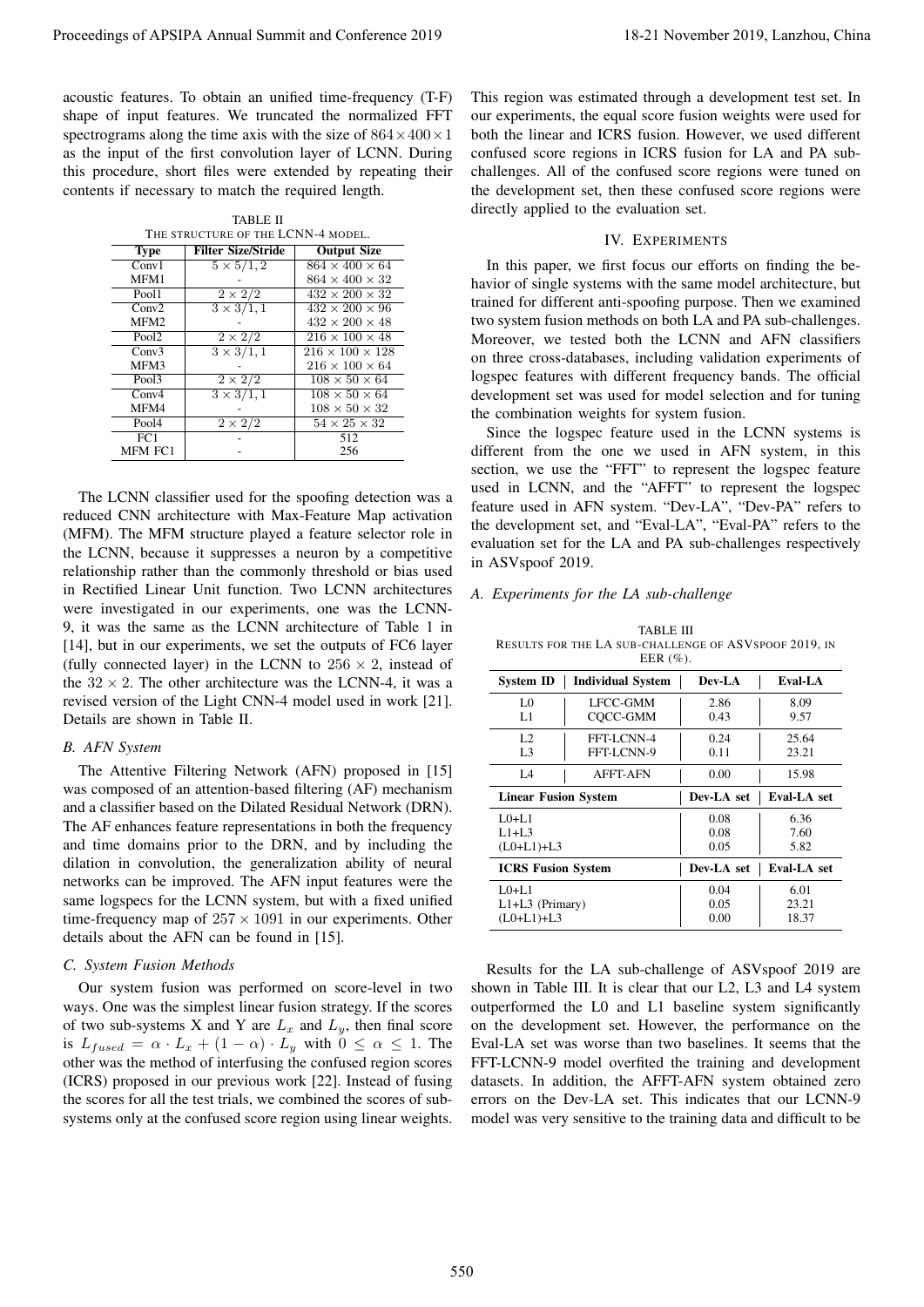generalized to new, unseen conditions. The excellent behavior on the Dev-LA set dues to the fact that the spoofed speech in both Dev-LA and training sets were generated from the same spoofing algorithms.

Moreover, we can see that the ICRS score fusion is better than the linear fusion on the Dev-LA set, however, bad results are obtained on the Eval-LA set. This dues to the fact that in the ICRS approach, the confused score region estimated on the Dev-LA set was [0.15, 0.85], then when we applied this score region to perform the ICRS on the Eval-LA set, there was only a few trials (around 100 trials) of the first systems (L0, L1, (L0+L1)) to be selected for score combination with the second systems (L1, L3, L3). However, in the linear fusion, we used equal weights to combined the scores of all the test trials. That's to say, our ICRS was also sensitive to the over-trained speaker models and it was also over-tuned on the development set of LA sub-challenge.

Submission to ASVspoof 2019: primary and single system: our primary system submitted to the LA sub-challenge was the combination of L1 and L3 using ICRS score fusion method. And we submitted the FFT-LCNN-9 (L3) as our single system because L4 system was trained after the submission deadline.

### *B. Experiments for the PA sub-challenge*

TABLE IV RESULTS FOR THE PA SUB-CHALLENGE OF ASVSPOOF 2019, IN EER (%).

| <b>System ID</b>            | <b>Individual System</b> | Dev-PA        | <b>Eval-PA</b> |  |  |  |  |  |
|-----------------------------|--------------------------|---------------|----------------|--|--|--|--|--|
| P <sub>0</sub>              | FFT-LCNN-4               | 2.41          | 3.33           |  |  |  |  |  |
| P1                          | FFT-LCNN-9               | 2.93          | 3.79           |  |  |  |  |  |
| P <sub>2</sub>              | <b>AFFT-AFN</b>          | 3.90          | 3.91           |  |  |  |  |  |
| <b>Linear Fusion system</b> |                          | Dev-PA        | Eval-PA        |  |  |  |  |  |
| P0+P1(Primary)              |                          | 2.31          | 3.01           |  |  |  |  |  |
| $P1+P2$                     |                          | 2.07          | 2.20           |  |  |  |  |  |
| $P() + P1 + P2$             |                          | 1.65          | 2.19           |  |  |  |  |  |
| <b>ICRS Fusion system</b>   |                          | <b>Dev-PA</b> | <b>Eval-PA</b> |  |  |  |  |  |
| $P() + P1$                  |                          | 2.16          | 3.03           |  |  |  |  |  |
| $P1+P2$                     |                          | 1.85          | 2.17           |  |  |  |  |  |
| $P() + P1 + P2$             |                          | 1.53          | 2.10           |  |  |  |  |  |

Results for the PA sub-challenge of ASVspoof 2019 are shown in Table IV. It can be seen that the P0, P1 and P2 system achieved much better results than the baseline systems shown in Table I. Such as, the P0 system achieved relative 75% EER reduction than the best CQCC-GMM baseline system. Furthermore, from both the linear and ICRS score fusion, we can see that the complementary information between P1 and P2 is bigger than the one between P1 and P0. It indicates that the LCNN-4 and LCNN-9 model learns almost the same thing with similar network architectures. And consistently, the ICRS score fusion was still a little bit better than the linear fusion on the development and evaluation sets for PA sub-challenge, even the confused score region tuned on the Dev-PA was [e-10, 0.99]. Moreover, different from the observation on LA

sub-challenge, the performance gap between the Dev-PA and Eval-PA is very small. This may due to the small variations in acoustic and replay configuration for the training, development and evaluation datasets.

Submission to ASVspoof 2019: primary and single system: Since the AFFT-AFN system was finished after the submission deadline, for the PA sub-challenge, we submitted the FFT-LCNN-9 as the single system and the linear combination of P0 and P1 as our primary system.

## *C. Cross-database Experiments*

Table V shows the results for LA scenarios on the ASVspoof 2015 and LA sub-challenge of ASVspoof 2019. The "ASV15" and "LA19" refer to the training data provided by these two challenges. "Dev-15" and "Eval-15" refer to the development and evaluation set under the required common condition in ASVspoof 2015. We are disappointed to find that the classifiers trained from the ASV15 and LA19 have no generalization ability to cross-database test sets, even they are all under LA scenarios. It indicates that both the LCNN and AFN models were over-trained. However, after combing the ASV15 and LA19 together to train the models, the performance on each self condition test set was still not improved, but the performance of cross-dataset test was significantly improved. This means that the countermeasures are very sensitive to the training data and difficult to be generalized well to unseen conditions. Procedure of APSIPA Annual Summit and Conference 2019<br>
Proceedings of APSIPA Annual Summit and Conference 2019, Lanzhou, China 551 november 2019, Lanzhou, China 551 november 2019, Lanzhou, Lanzhou, Lanzhou, Lanzhou, Lanzh

TABLE V EER% RESULTS FOR LA SCENARIOS, USING LCNN-9 AND AFN SYSTEMS.

| <b>System</b>   | Training data     | $Dev-15$ | Eval-15 | Dev-LA | Eval-LA |
|-----------------|-------------------|----------|---------|--------|---------|
| FFT-LCNN-9      | ASV <sub>15</sub> | 0.05     | 0.31    | 55.82  | 61.34   |
|                 | LA19              | 67.97    | 70.80   | 0.11   | 23.21   |
|                 | $LA19+ASV15$      | 0.08     | 1.92    | 0.19   | 15.24   |
| <b>AFFT-AFN</b> | ASV <sub>15</sub> | 0.06     | 4.20    | 51.00  | 44.55   |
|                 | LA19              | 46.87    | 46.06   | 0.00   | 15.98   |
|                 | $LA19+ASV15$      | 0.09     | 1.80    | 0.00   | 12.05   |

Table VI shows the EERs of cross-database experiments for the PA scenarios in ASVspoof 2017 and PA sub-challenge of ASVspoof 2019. The "ASV17" and "PA19" refer to the training data provided by these two PA challenges. "Dev-17" and "Eval-17" refer to the development and evaluation set under the required common condition in ASVspoof 2017. As in Table V, the similar disappointing cross-database test observations were obtained in Table VI. However, the performance gains obtained from the training data combination are not significant as in Table V, although the EERs on Dev-PA and Eval-PA were reduced from 3.9% to 3.03% and 3.90% to 3.08%. This is because the training utterances of ASV17 was only around 6.3% of the training data in PA19, while the ratio of training data size between ASV15 and LA19 was more balanced.

Table VII shows the EERs for cross-database experiments in PA scenarios, using the FFT-LCNN-9 system. We found